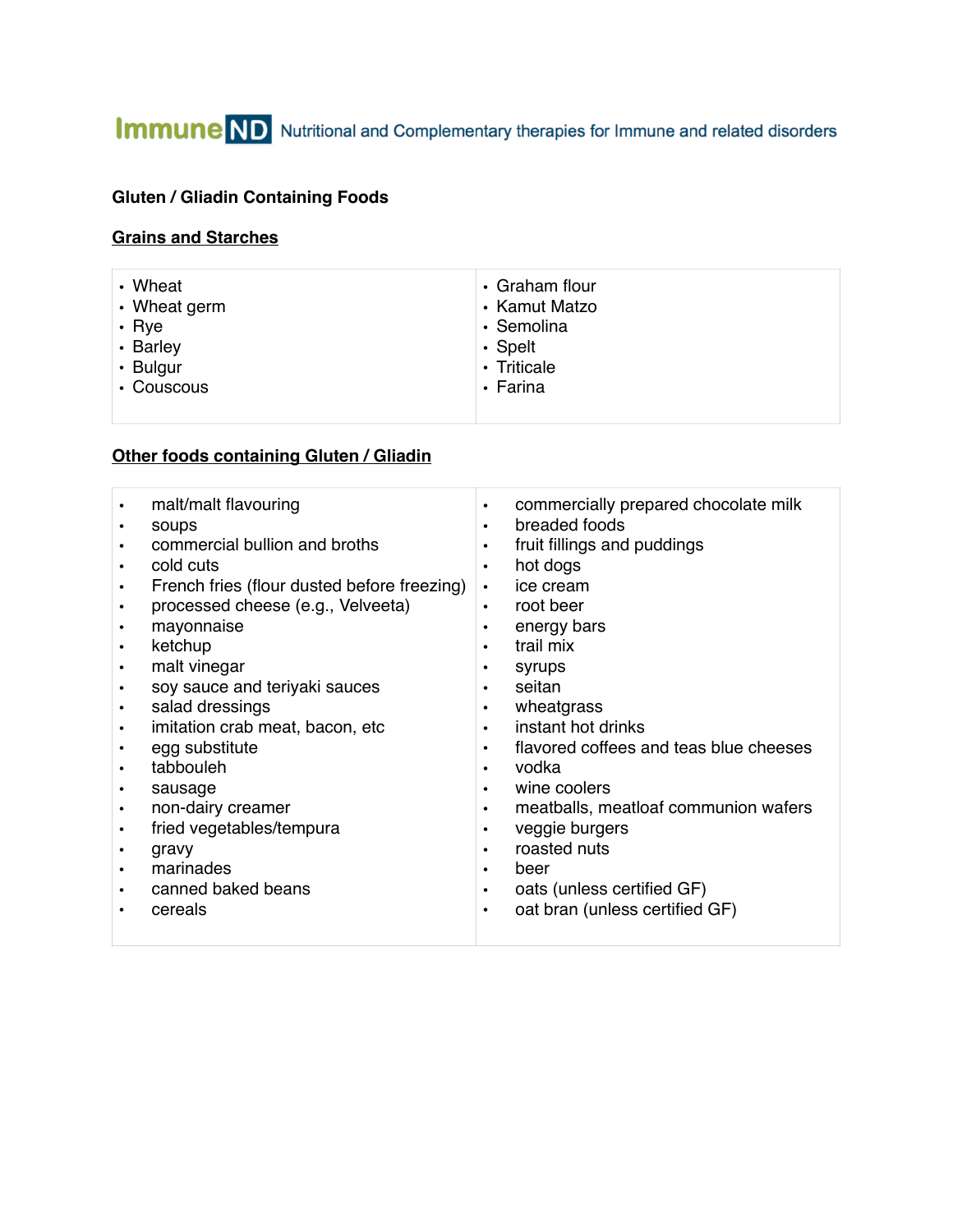## **Immune** ND Nutritional and Complementary therapies for Immune and related disorders

#### **Gluten / Gliadin Free Foods Lists**

The following items can be consumed liberally on your Gluten Free Diet (go organic and local with your whole- food choices wherever possible; flash frozen is fine, too):

**Healthy fat:** extra virgin olive oil, sesame oil, coconut oil, grass-fed tallow and organic or pasture-fed butter, ghee, almond milk, avocados, coconuts, olives,nuts and nut butters, cheese (except for blue cheeses), and seeds (flaxseed, sunflower seeds, pumpkin seeds, sesame seeds, chia seeds).

**Protein:** whole eggs; wild fish (salmon, black cod, mahi mahi, grouper, herring, trout, sardines); shellfish and molluscs (shrimp, crab, lobster, mussels, clams, oysters); grass-fed meat, fowl, poultry, and pork (beef, lamb, liver, bison, chicken, turkey, duck, ostrich, veal); wild game.

**Vegetables**: leafy greens and lettuces, collards, spinach, broccoli, kale, chard, cabbage, onions, mushrooms, cauliflower, Brussels sprouts, sauerkraut, artichoke, alfalfa sprouts, green beans, celery, bok choy, radishes, watercress, turnip, asparagus, garlic, leek, fennel, shallots, scallions, ginger, jicama, parsley, water chestnuts.

**Low-sugar Fruit:** avocado, bell peppers, cucumber, tomato, zucchini, squash, pumpkin, eggplant, lemons, limes.

**Herbs, Seasonings, and Condiments:** You can go wild here as long as you watch labels. Kiss ketchup and chutney goodbye but enjoy mustard, horseradish, tapenade, and salsa if they are free of gluten, wheat, soy, and sugar. There are virtually no restrictions on herbs and seasonings; be mindful of packaged products, however, that were made at plants that process wheat and soy.

The following can be used in moderation ("moderation" means eating small amounts of these ingredients once a day or, ideally, just a couple times weekly):

 **Non-gluten grains**: amaranth, buckwheat, rice (brown, white, wild), millet, quinoa, sorghum, teff. (A note about oats: although oats do not naturally contain gluten, they are frequently contaminated with gluten because they are processed at mills that also handle wheat; avoid them unless they come with a guarantee that they are gluten-free.) When non-gluten grains are processed for human consumption (e.g., milling whole oats and preparing rice for packaging), their physical structure changes, and this increases the risk of an inflammatory reaction. For this reason, we limit these foods.

**Legumes** (beans, lentils, peas). Exception: you can have hummus (made from chickpeas). Carrots and parsnips.

**Whole sweet fruit:** berries are best; be extra cautious of sugary fruits such as apricots, mangos, melons, papaya, prunes, and pineapple.

**Sweeteners:** natural stevia and chocolate (choose dark chocolate that's at least 70 percent or more cocoa).